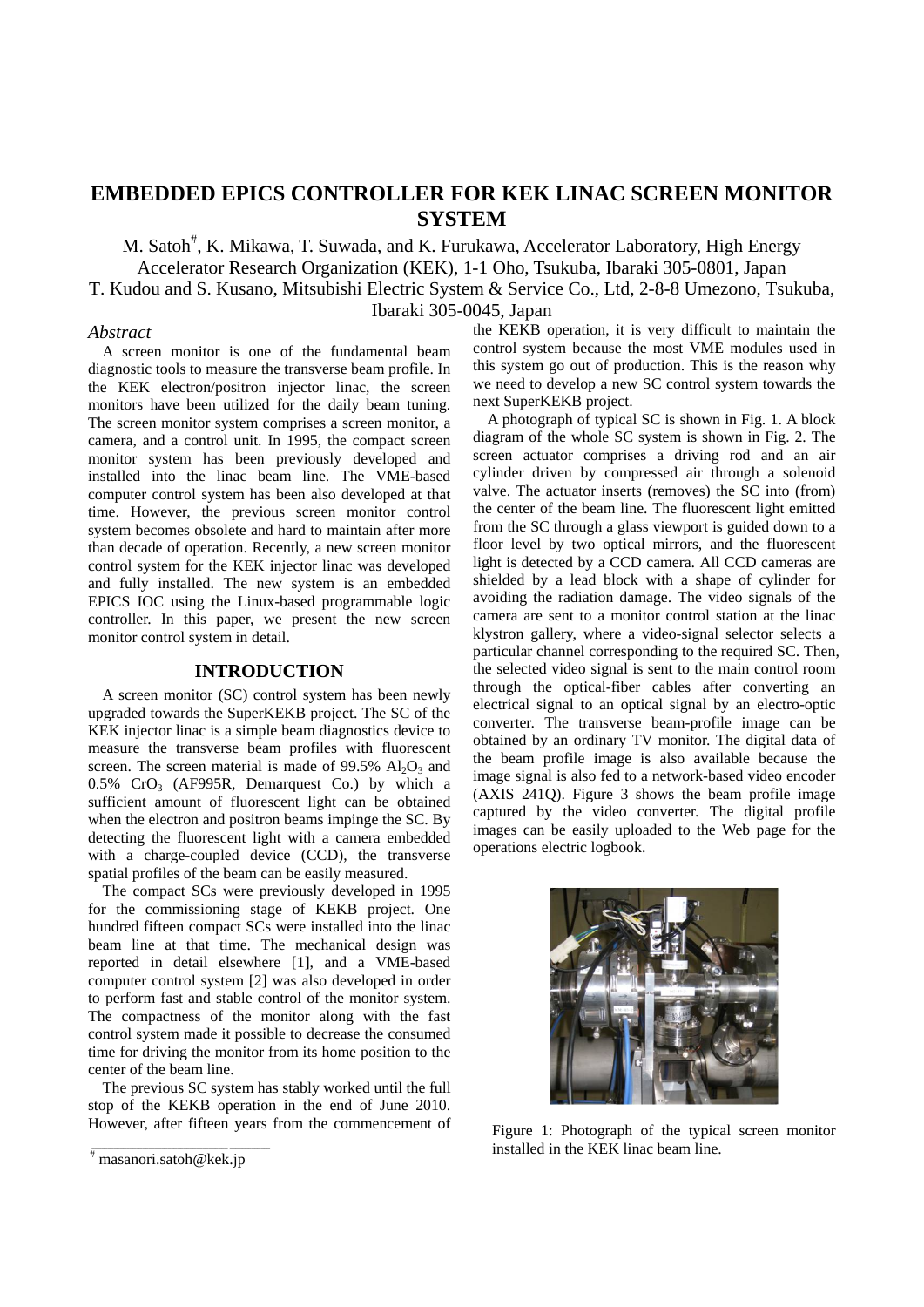

CCD camera Video signal

Figure 2: Block diagram of the screen monitor system in the KEK injector linac.



Figure 3: Transverse beam profile captured by video encoder system in the KEK injector linac.

A local controller installed for each SC in the linac tunnel controls remotely mechanical motion of the SC according to a command through the control system. The driving force of a rod is generated by pneumatic air pressure. The mechanical position status of SC is readable by detecting a voltage level from a mechanical limit switch through this local controller. A LED light is shined on the screen to clearly reflect beam profile image.

### **NEW SCREEN MONITOR CONTROL SYSTEM**

A new control system of SC is a programmable logic controller (PLC) based control system. We adopted the Linux-based PLC from Yokogawa Electric Corporation as the new SC control system [3]. The Linux-based environment enables the easy and rapid software development in comparison with the ordinary ladder PLC programming. Photographs of the front and rear views are shown in Fig. 4. The server programs are running in EPICS environment as shown in Fig. 5 [4]. The basic functionalities are an actuator control and selecting the specific video signals.

When the server receives a control request from an operator interface (OPI) through the linac control network, it selects a channel of a digital relay output (DO) module corresponding to the specified SC, and then the DO implements the actuator control as shown in Fig. 5. The limit switch signal of the actuator positions is fed into a digital input (DI) module. The DO module is also used as



(b)

(a)



Figure 4: Photograph of the PLC-based screen monitor control system, (a) front view and (b) rear view.



Figure 5: Block diagram of the PLC-based screenmonitor control system.